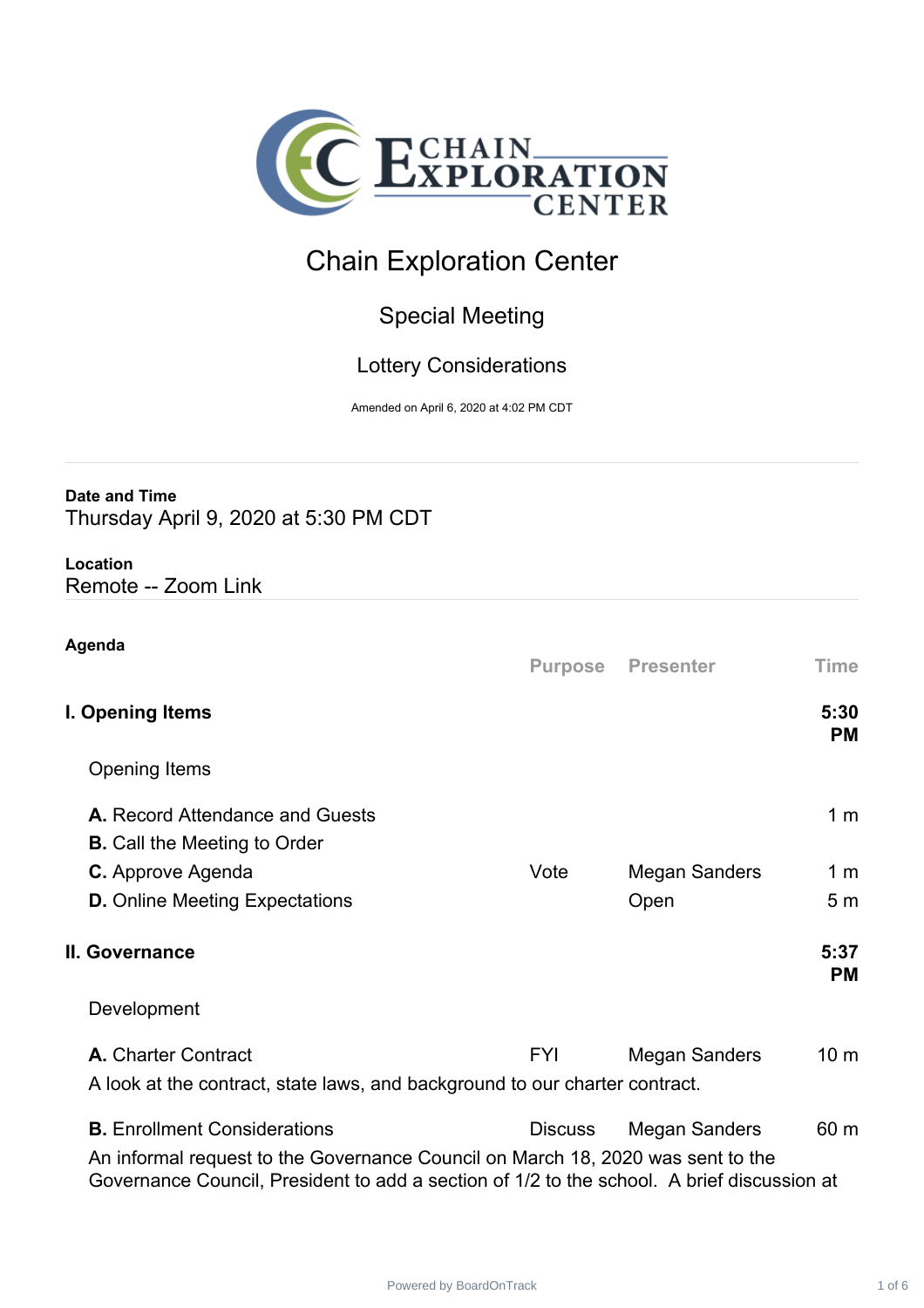the March Regular Meeting took place and additional information was requested for the purposes of this discussion.

**C.** Lottery Considerations **C.** Discuss Megan Sanders 15 m Discuss logistics and considerations to holding the lottery online/zoom.

# **III. Closing Items 7:02 A.** Adjourn Meeting **Vote** Power Contract 2 of 2 of 2 of 2 of 2 6Chain Exploration Center - Special Meeting to 2 of 2 6Chain Exploration Center - Special Meeting to Agenda - Meeting - Meeting - Agenda - Meeting - Agenda - Meeting - Discussion Center

**PM**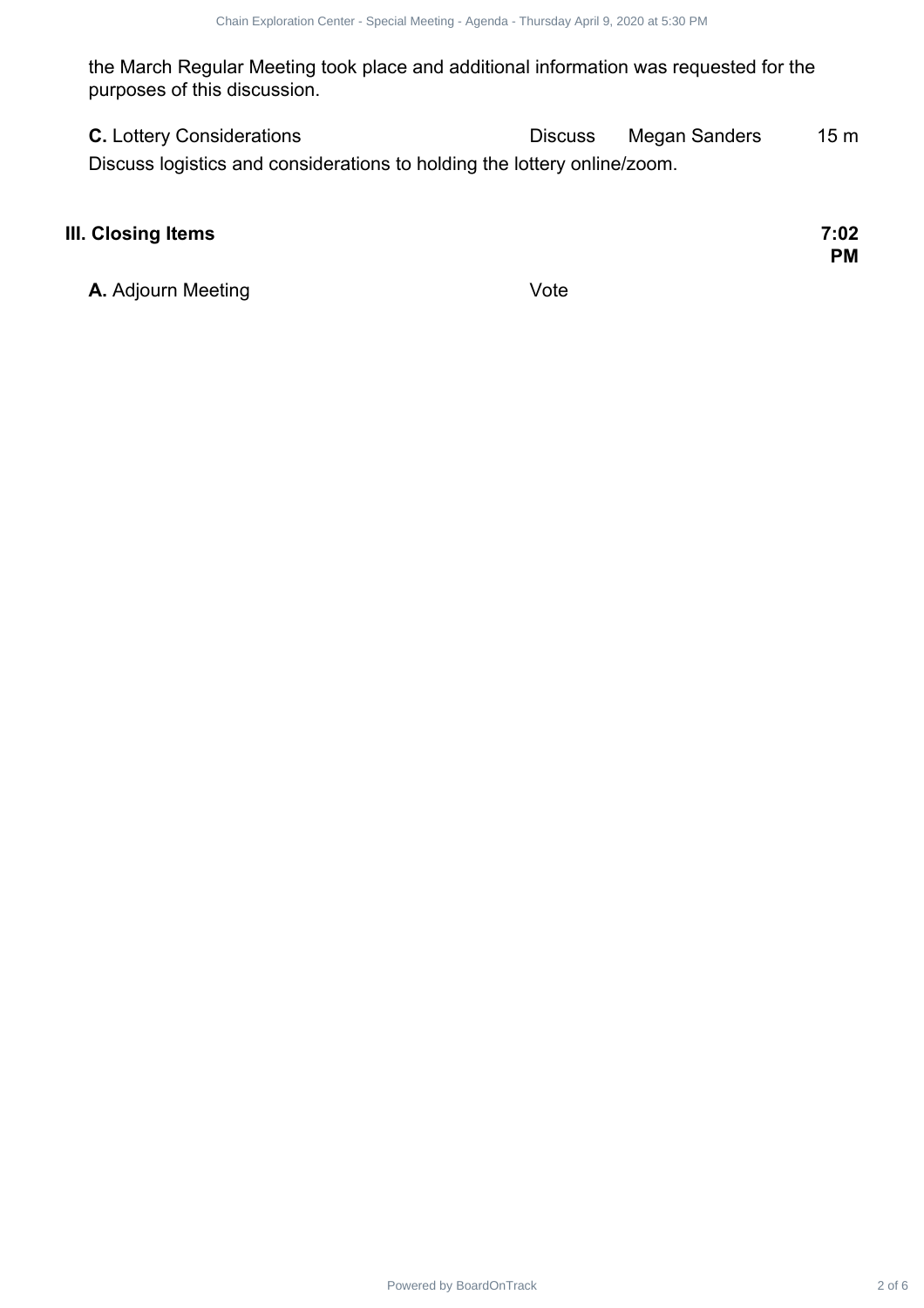# Cover Sheet

## Online Meeting Expectations

|                                                       | Chain Exploration Center - Special Meeting - Agenda - Thursday April 9, 2020 at 5:30 PM                                                                    |        |
|-------------------------------------------------------|------------------------------------------------------------------------------------------------------------------------------------------------------------|--------|
|                                                       | <b>Cover Sheet</b>                                                                                                                                         |        |
|                                                       | <b>Online Meeting Expectations</b>                                                                                                                         |        |
| Section:<br>Item:<br><b>Purpose:</b><br>Submitted by: | I. Opening Items<br>D. Online Meeting Expectations<br><b>FYI</b>                                                                                           |        |
| <b>BACKGROUND:</b>                                    | No public comment period offered -- All comments should be emailed to a GC member prior to the<br>meeting so that all members have time for consideration. |        |
|                                                       |                                                                                                                                                            |        |
|                                                       |                                                                                                                                                            |        |
|                                                       |                                                                                                                                                            |        |
|                                                       |                                                                                                                                                            |        |
|                                                       |                                                                                                                                                            |        |
|                                                       |                                                                                                                                                            |        |
|                                                       |                                                                                                                                                            |        |
|                                                       |                                                                                                                                                            |        |
|                                                       | Powered by BoardOnTrack                                                                                                                                    | 3 of 6 |

#### BACKGROUND: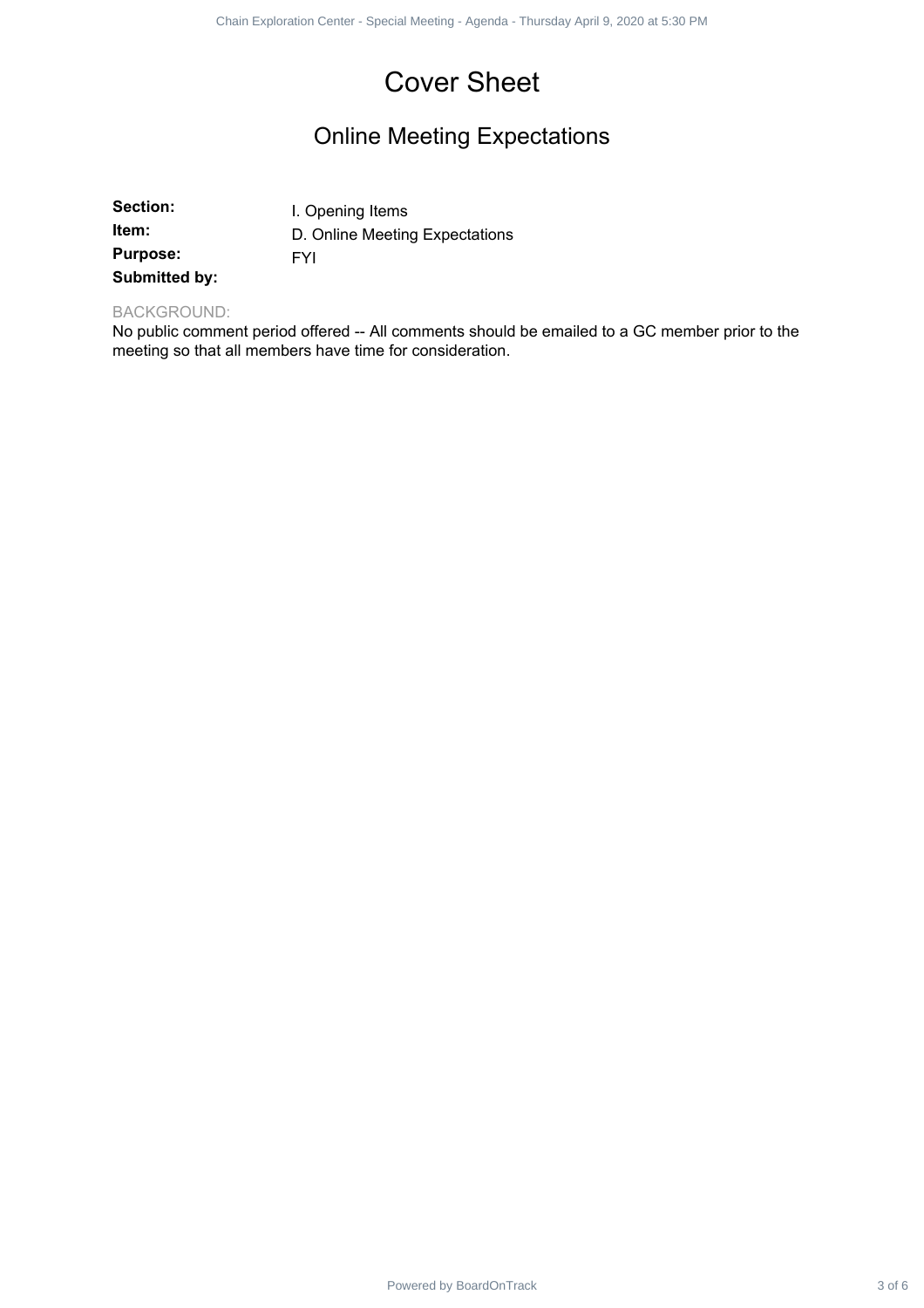# Cover Sheet

## Charter Contract

| Section:             | II. Governance      |
|----------------------|---------------------|
| ltem:                | A. Charter Contract |
| <b>Purpose:</b>      | FYI                 |
| <b>Submitted by:</b> | Megan Sanders       |

#### BACKGROUND:

Several questions have been made regarding the wording of the contract and charter law in the State of WI. These questions to be answered and a look at our own contract and intentions. Power Contract 1 Seast Meeting - Agents Thursday April 9, 2020 at 5:30 PM<br>
COVET Sheet<br>
Charter Contract<br>
I. Given<br>
Power Agent Sanders<br>
Distances<br>
Distances<br>
Distances<br>
Distances<br>
Distances readers made eggading the words

RECOMMENDATION: FYI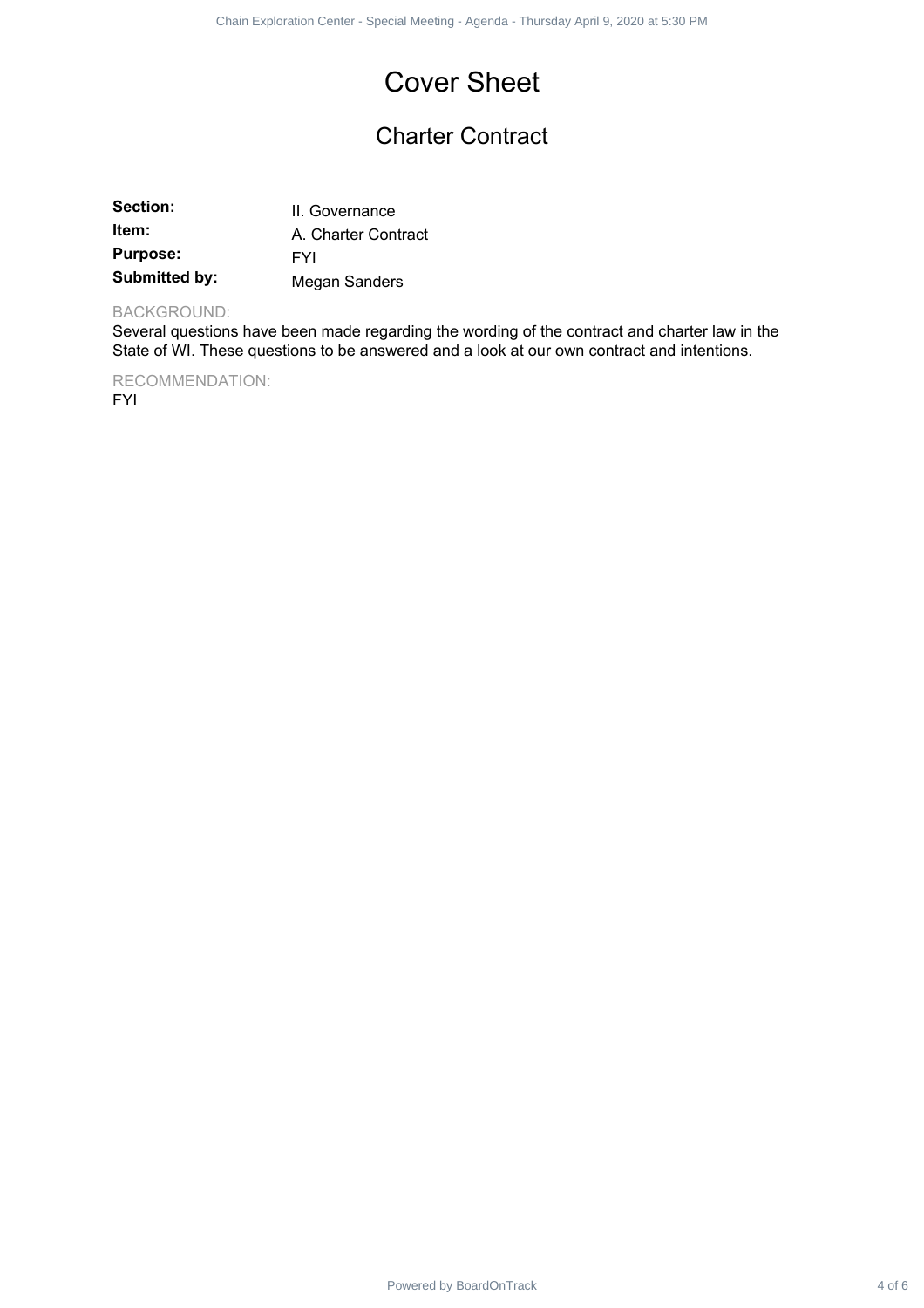# Cover Sheet

## Enrollment Considerations

| Section:                 | II. Governance                          |
|--------------------------|-----------------------------------------|
| ltem:                    | <b>B. Enrollment Considerations</b>     |
| <b>Purpose:</b>          | <b>Discuss</b>                          |
| Submitted by:            | Megan Sanders                           |
| <b>Related Material:</b> | Revised copy 5 year CEC populationC.pdf |

#### BACKGROUND:

An informal request by an advisor/teacher to the Governance Council was sent on March 18, 2020 to the Governance Council, President requesting the addition of one section of 1/2 Grades. The President requested the help of the School Board President. The remainder of the Governance Council received the email March 25, 2020 prior to the March Regular Meeting. Governance Council was given just over 24 hours to view the information prior to the meeting in accordance with Open Meeting Law. The Council requested additional information during the Regular Meeting so that an in depth and thoughtful approach can be taken in the consideration to the request. District staff will be in attendance to take part in the discussion. Power Chain Exploration Center - Special Meeting - Agents - Thursday April 9, 2020<br> **Exploration**<br> **Power Schain Exploration Considerations**<br> **Exploration Considerations**<br> **Exploration Center - Special Meeting - Agents - A** 

RECOMMENDATION: Discussion and inquiry.